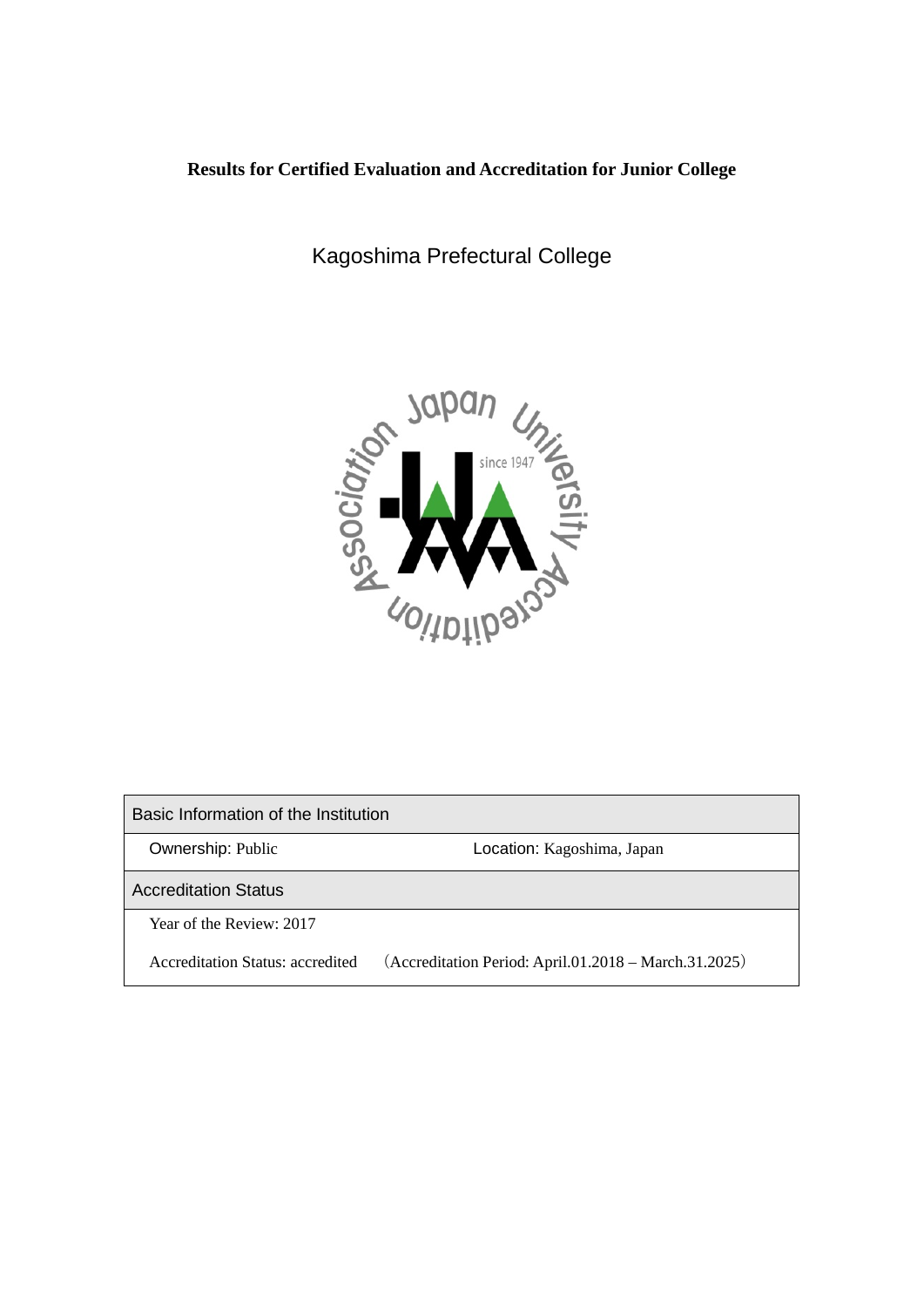# **Certified Evaluation and Accreditation Results for the Kagoshima Prefectural College**

#### **Overview**

The Kagoshima Prefectural College (hereafter, the College), which originated as an advanced course (3-year course) attached to the Prefectural First Higher Girls School in 1922, was founded as the Kagoshima Prefectural College, Junior College Division in 1950. Following the departmental reorganization in 1995, the college currently has the Department of Literature, the Department of Life and Environmental Science, the Department of Economics and Business Administration, and the Department of Economics and Business Administration, Night Course in Kagoshima City, Kagoshima Prefecture.

With respect to the issues indicated in the previous accreditation review by Japan University Accreditation Association (JUAA) in 2010, the College has generally made efforts for improvements and produced results, while it is still making efforts towards the promotion of barrier-free facilities and equipment and other improvements.

This accreditation review confirmed that the College is carrying out various activities to achieve its new basic policy, which it set under the leadership of the President based on its missions and goals. The results of those activities can be seen in a high employment rate, qualification acquisition rate, and actual achievement of transfer to four-year universities. Further, based on its basic policy of contributing to regional promotion and vitalization as the sole prefectural junior college in the prefecture, the College not only continuously provides open lectures but also promotes cooperation with regional companies to promote research project initiatives with the "dried bonito flakes" industry and the "tea" industry. These activities are highly commendable. Moreover, the College provides overseas training programs in areas of various cultures and languages in the U.S., Europe and Asia, and it is diligently working to dispatch exchange students abroad under agreements. As the College actively and continuously promotes the acceptance of exchange students, and the students and faculty members work together to promote international exchanges, significant international initiatives are being undertaken such as exchanges with a university in Hawaii, and student exchanges with universities in the U.S. and Germany.

However, according to the number of professors required under the Standards for Establishment of Junior Colleges, the Major in Food and Nutrition of the Department of Life and Environmental Science is short by one professor, which is a violation of law and must be rectified as soon as possible. The College also needs to improve issues such as the system for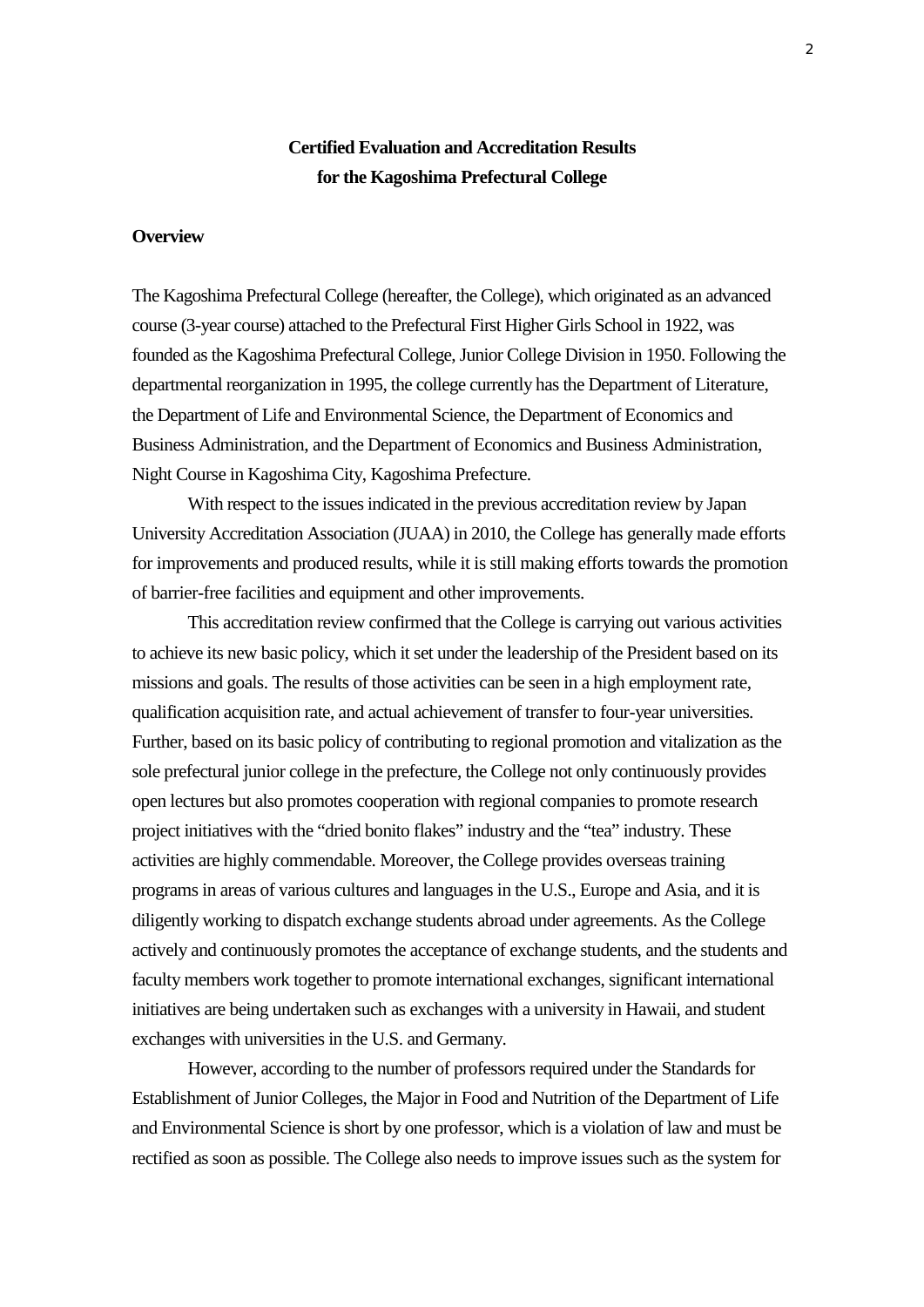checking descriptive content in syllabuses, and measures to substantiate credits at the Department of Literature and the Major in Life and Environmental Science of the Department of Life and Environmental Science, and to work towards assuring and improving educational quality.

In order to undertake these efforts, it is important to activate the internal quality assurance system, which is a mechanism for improvements based on self-study and evaluation. However, although the College established the Assessment Committee and there are several committees that are responsible for solving current college-wide issues, it cannot be said that an internal quality assurance system that leads to improvements from an organizational perspective is adequately functioning. The College is expected to clarify the process leading to improvements, endeavor to improve various issues, and lead to the development of the college.

#### **Notable Strengths**

#### *Social Cooperation and Contribution*

- The Center for Regional Studies promotes a variety of research projects including joint projects and individual projects related to area studies. Specifically, it has promoted cooperation with local companies engaged in the local "dried bonito flakes" industry and published literature as one of the achievements of that project. The Institute also promotes cooperative and joint research with companies and groups involved in research related to the local tea industry, and gives results back to the community at large by, for example, developing and commercializing tea. Moreover, the institute actively gives lectures on remote islands and in remote places such as the Amami Satellite Program. These initiatives are commendable for being in line with the College's philosophy of "contributing to regional development."
- In addition to the regional activities, students write an internet blog set up with a Chinese University and introduce areas in Kagoshima focusing on tourist areas in both Japanese and Chinese languages. The blog is visited by many people in China as well and has contributed to regional tourism. The College also has a long history of research exchanges with a German university and has produced joint research results in the form of the publication of foreign and Japanese books. These activities are highly commendable.